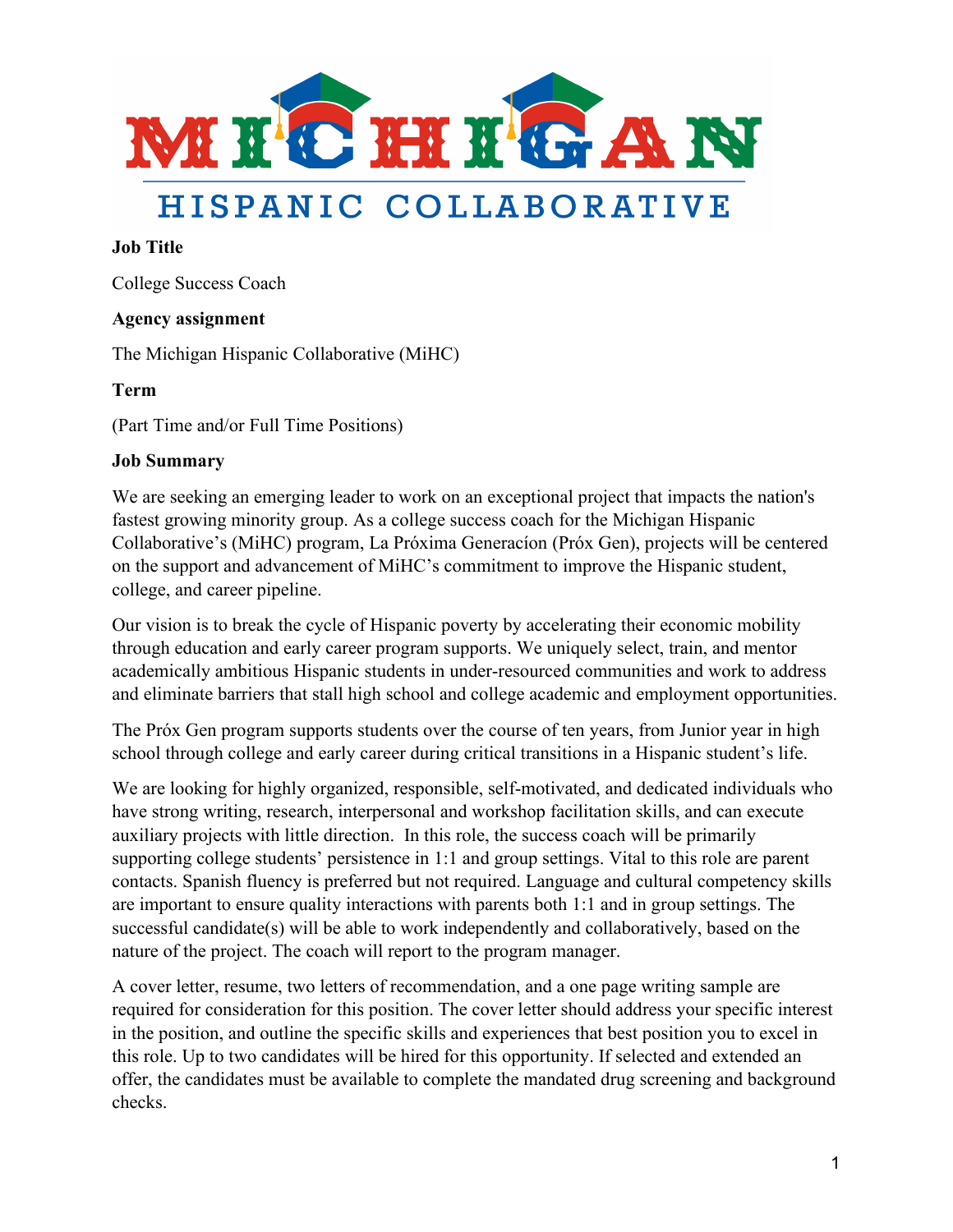

## HISPANIC COLLABORATIVE

#### **Responsibilities**

#### **Job responsibilities include but are not limited to:**

- Collaborate with MiHC staff to facilitate and ensure the seamless service delivery of Próx Gen program supports and inform enhancements.
- Conduct monthly one-on-one student and quarterly parent appointments.
- Assist with the coordination and implementation of the parent peer communities of support we call "Cafecitos."
- Collect and synthesize scholar success stories.
- Maintain Próx Gen electronic and paper records, and databases and monitor progress to ensure annual key performance goals are achieved.
- Event coordination assistance with: May College Decision Day, Annual Latinx Sendoff, Fall College and Career Fair, Principal and Guidance Counselor Symposium(s), Summer Scholar Social event, On-site admissions fair, and others.
- Collaborate with MiHC staff to accelerate volunteer engagement efforts. Ensure the integrity of our volunteer records, training, and scheduling.
- Create and manage work plans for projects as assigned.
- Answers questions, resolves problems, and makes recommendations referring complex matters to the Executive Director as appropriate.
- Work to execute other tasks as assigned.

### **Skills & Qualifications**

- A bachelor's degree in business, liberal arts, community development, education, or a related field.
- Excellent organization and prioritization skills.
- Excellent interpersonal and communication skills (both written and verbal).
- Flexibility and poise in dealing with a diverse set of individuals and organizations.